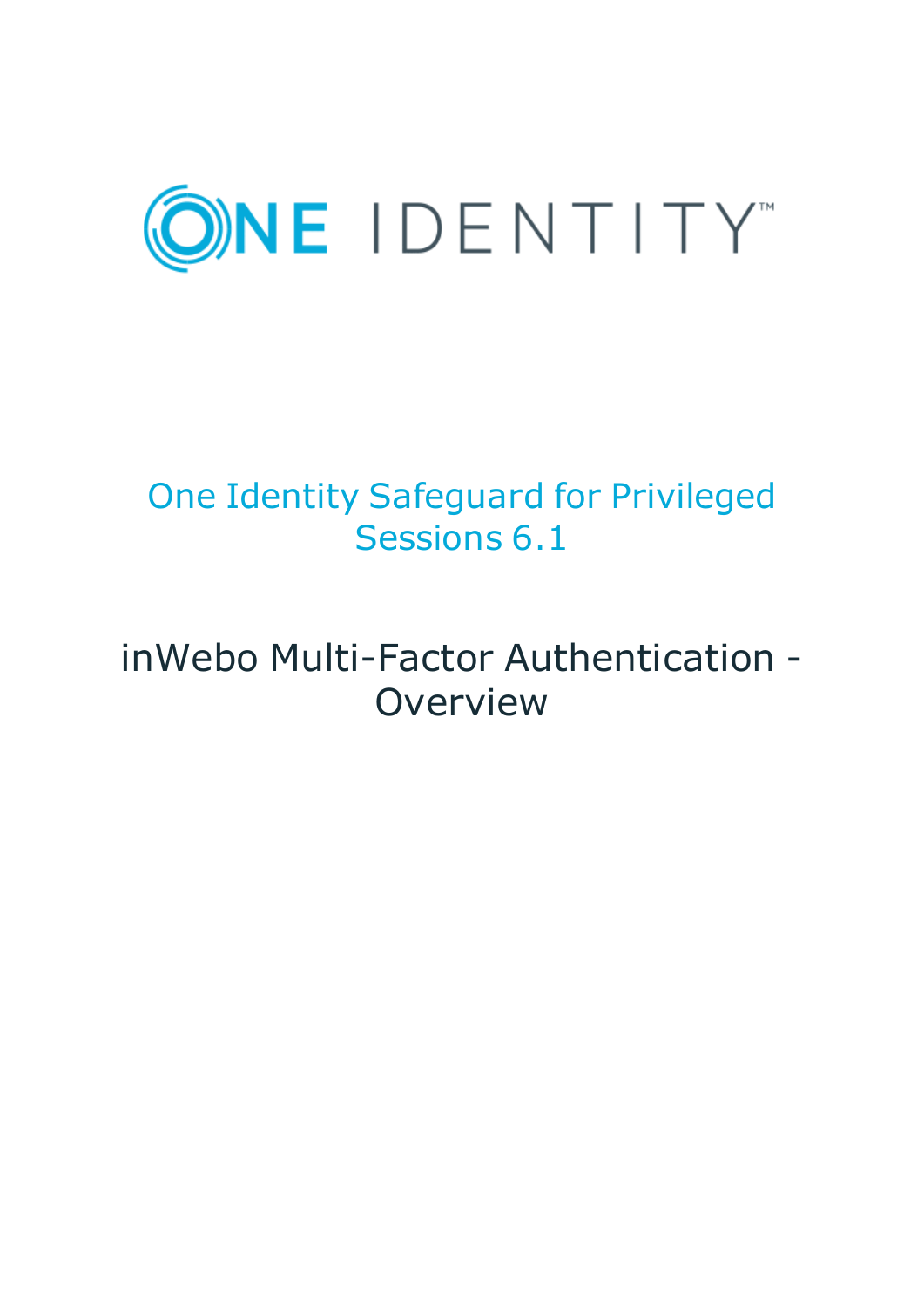#### **Copyright 2019 One Identity LLC.**

#### **ALL RIGHTS RESERVED.**

This guide contains proprietary information protected by copyright. The software described in this guide is furnished under a software license or nondisclosure agreement. This software may be used or copied only in accordance with the terms of the applicable agreement. No part of this guide may be reproduced or transmitted in any form or by any means, electronic or mechanical, including photocopying and recording for any purpose other than the purchaser's personal use without the written permission of One Identity LLC .

The information in this document is provided in connection with One Identity products. No license, express or implied, by estoppel or otherwise, to any intellectual property right is granted by this document or in connection with the sale of One Identity LLC products. EXCEPT AS SET FORTH IN THE TERMS AND CONDITIONS AS SPECIFIED IN THE LICENSE AGREEMENT FOR THIS PRODUCT, ONE IDENTITY ASSUMES NO LIABILITY WHATSOEVER AND DISCLAIMS ANY EXPRESS, IMPLIED OR STATUTORY WARRANTY RELATING TO ITS PRODUCTS INCLUDING, BUT NOT LIMITED TO, THE IMPLIED WARRANTY OF MERCHANTABILITY, FITNESS FOR A PARTICULAR PURPOSE, OR NON-INFRINGEMENT. IN NO EVENT SHALL ONE IDENTITY BE LIABLE FOR ANY DIRECT, INDIRECT, CONSEQUENTIAL, PUNITIVE, SPECIAL OR INCIDENTAL DAMAGES (INCLUDING, WITHOUT LIMITATION, DAMAGES FOR LOSS OF PROFITS, BUSINESS INTERRUPTION OR LOSS OF INFORMATION) ARISING OUT OF THE USE OR INABILITY TO USE THIS DOCUMENT, EVEN IF ONE IDENTITY HAS BEEN ADVISED OF THE POSSIBILITY OF SUCH DAMAGES. One Identity makes no representations or warranties with respect to the accuracy or completeness of the contents of this document and reserves the right to make changes to specifications and product descriptions at any time without notice. One Identity does not make any commitment to update the information contained in this document.

If you have any questions regarding your potential use of this material, contact:

One Identity LLC. Attn: LEGAL Dept 4 Polaris Way Aliso Viejo, CA 92656

Refer to our Web site ([http://www.OneIdentity.com](http://www.oneidentity.com/)) for regional and international office information.

#### **Patents**

One Identity is proud of our advanced technology. Patents and pending patents may apply to this product. For the most current information about applicable patents for this product, please visit our website at [http://www.OneIdentity.com/legal/patents.aspx](http://www.oneidentity.com/legal/patents.aspx).

#### **Trademarks**

One Identity and the One Identity logo are trademarks and registered trademarks of One Identity LLC. in the U.S.A. and other countries. For a complete list of One Identity trademarks, please visit our website at [www.OneIdentity.com/legal](http://www.oneidentity.com/legal). All other trademarks are the property of their respective owners.

#### **Legend**

**WARNING: A WARNING icon highlights a potential risk of bodily injury or property damage, for which industry-standard safety precautions are advised. This icon is often associated with electrical hazards related to hardware.**

**CAUTION: A CAUTION icon indicates potential damage to hardware or loss of data if** A **instructions are not followed.**

SPS inWebo Multi-Factor Authentication - Overview Updated - August 2019 Version - 6.1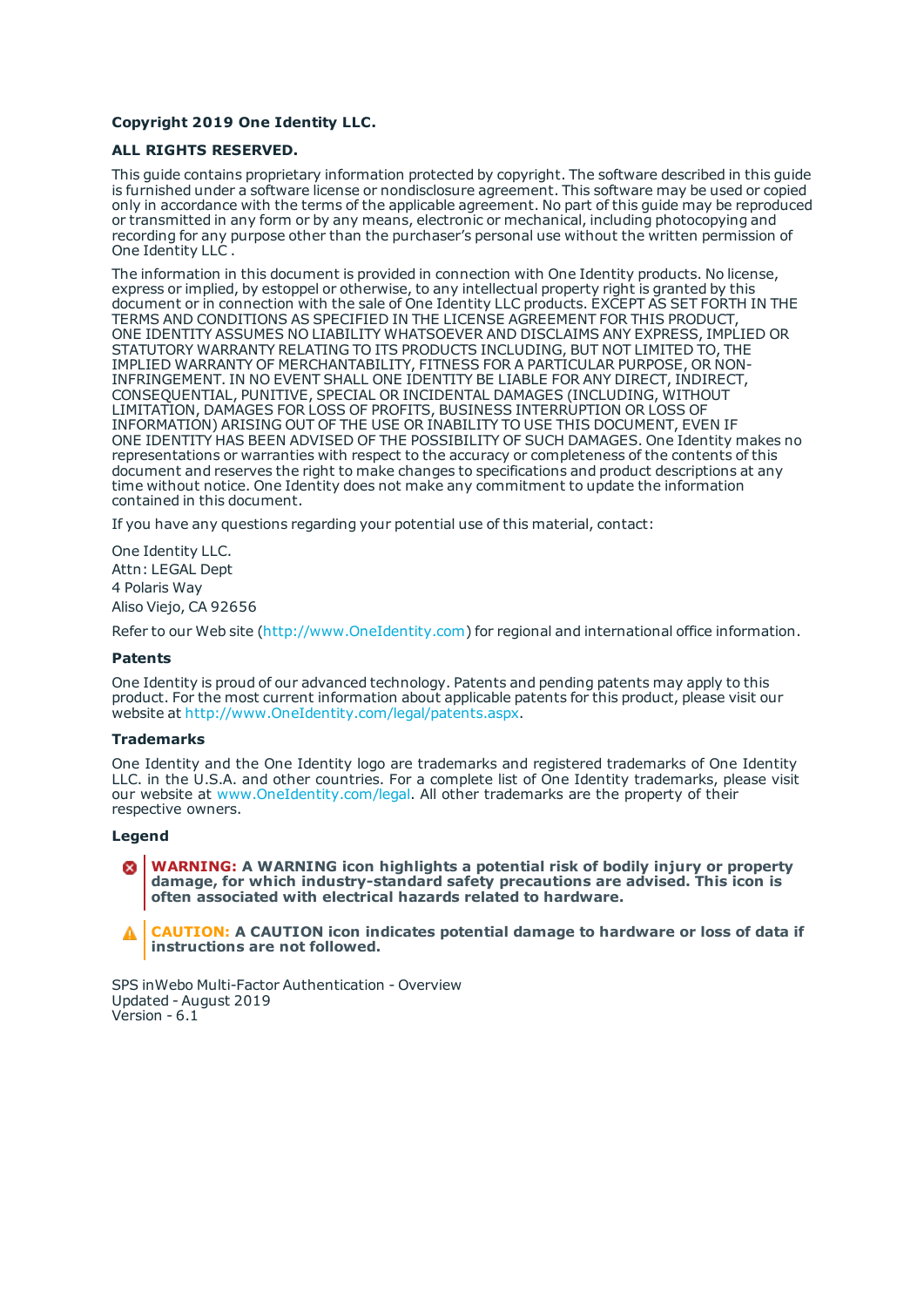## **Contents**

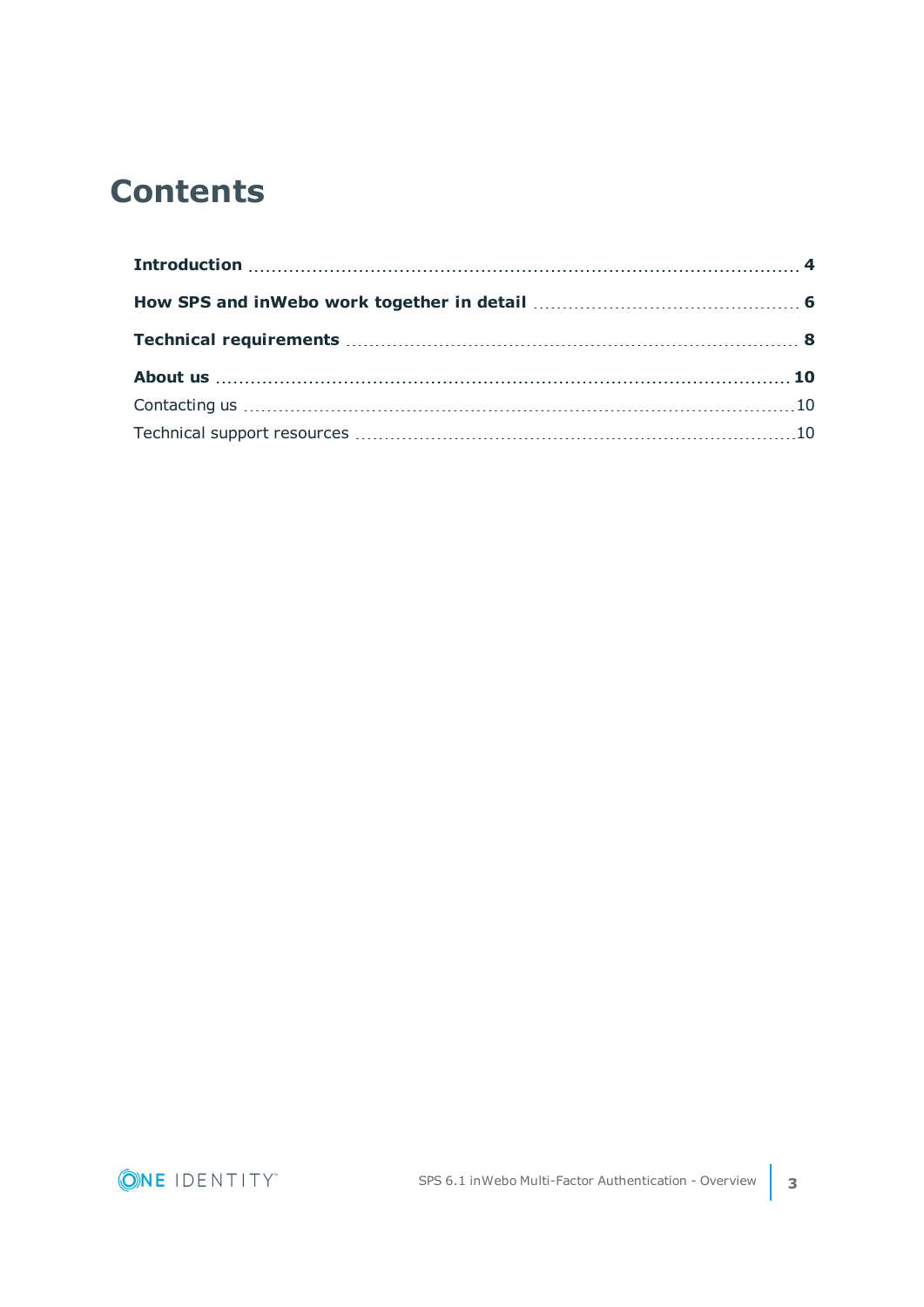## **Introduction**

<span id="page-3-0"></span>This document describes how you can use the services of [inWebo](https://www.inwebo.com/) to authenticate the sessions of your privileged users with One Identity Safeguard for Privileged Sessions (SPS).

### **One Identity Safeguard for Privileged Sessions:**

One Identity Safeguard for Privileged Sessions (SPS) controls privileged access to remote IT systems, records activities in searchable, movie-like audit trails, and prevents malicious actions. SPS is a quickly deployable enterprise device, completely independent from clients and servers — integrating seamlessly into existing networks. It captures the activity data necessary for user profiling and enables full user session drill down for forensic investigations.

SPS acts as a central authentication gateway, enforcing strong authentication before users access sensitive IT assets. SPS can integrate with remote user directories to resolve the group memberships of users who access nonpublic information. Credentials for accessing information systems can be retrieved transparently from SPS's local Credential Store or a third-party password management system. This method protects the confidentiality of passwords as users can never access them. When used together with inWebo (or another Multi-Factor Authentication (MFA) provider), SPS directs all connections to the authentication tool, and upon successful authentication, it permits the user to access the information system.

### **Integrating inWebo with SPS:**

SPS can interact with your inWebo account and can automatically request strong Multi-Factor Authentication for your privileged users who are accessing the servers and services protected by SPS. When used together with inWebo, SPS prompts the user for a second factor authentication, and upon successful authentication, it permits the user to access the information system.

The integration adds an additional security layer to the gateway authentication performed on SPS. If the inWebo Authenticator App is installed on the user's device (smartphone, notebook, smartwatch, and so on), the user can generate a One-Time Password (OTP) using the device. This will be used for the authentication to the One Identity platform. The one-time password is changed after 60 seconds.

### **Meet compliance requirements**

ISO 27001, ISO 27018, SOC 2, and other regulations and industry standards include authentication-related requirements, (for example, Multi-Factor Authentication (MFA) for accessing production systems, and the logging of all administrative sessions). In addition to other requirements, using SPS and inWebo helps you comply with the following requirements:

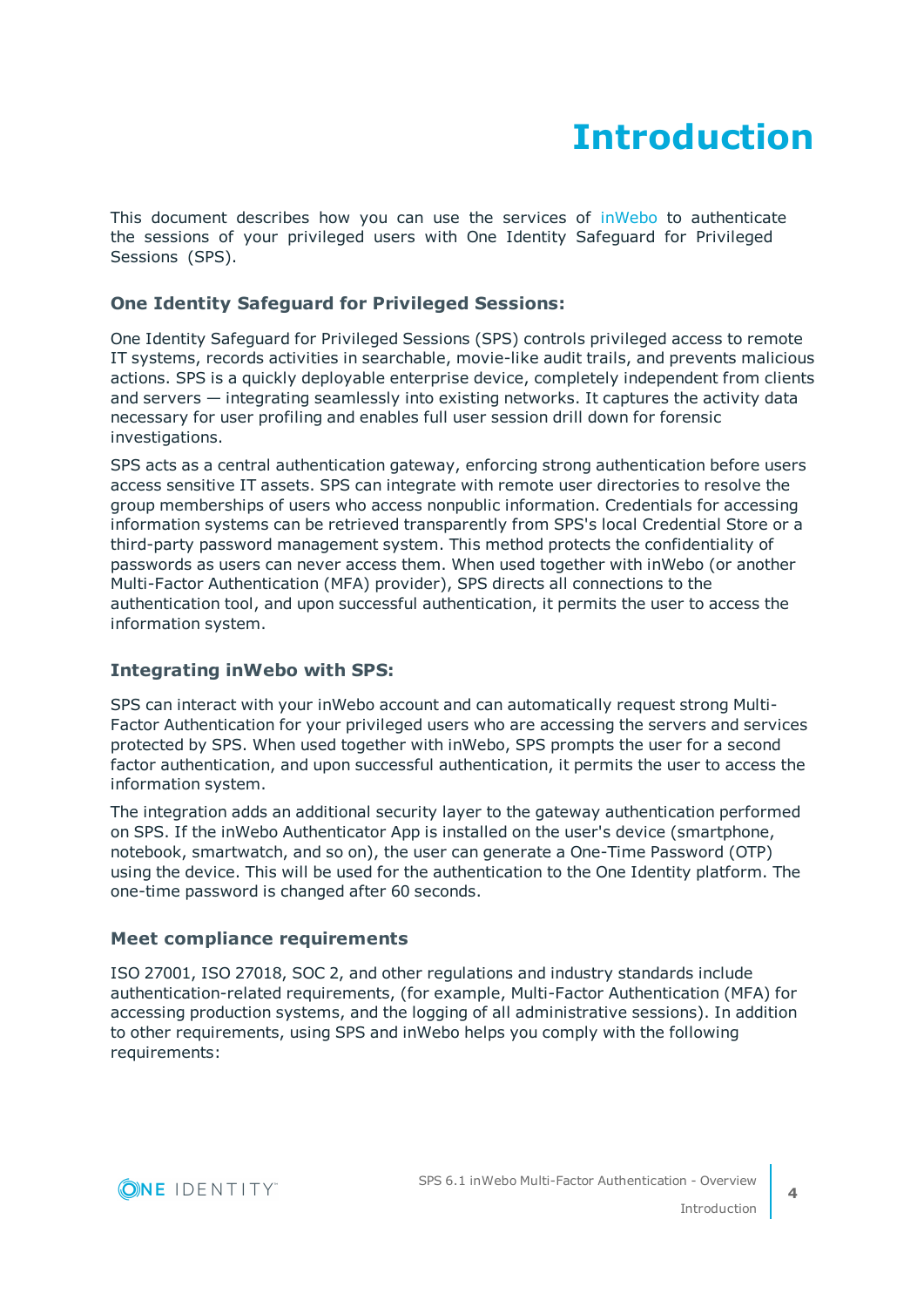- PCI DSS 8.3: Secure all individual non-console administrative access and all remote access to the cardholder data environment (CDE) using MFA.
- PART 500.12 Multi-Factor Authentication: Covered entities are required to apply MFA for:
	- Each individual accessing the covered entity's internal systems.
	- Authorized access to database servers that allow access to nonpublic information.
	- Third parties accessing nonpublic information.
- NIST 800-53 IA-2, Identification and Authentication, network access to privileged accounts: The information system implements MFA for network access to privileged accounts.

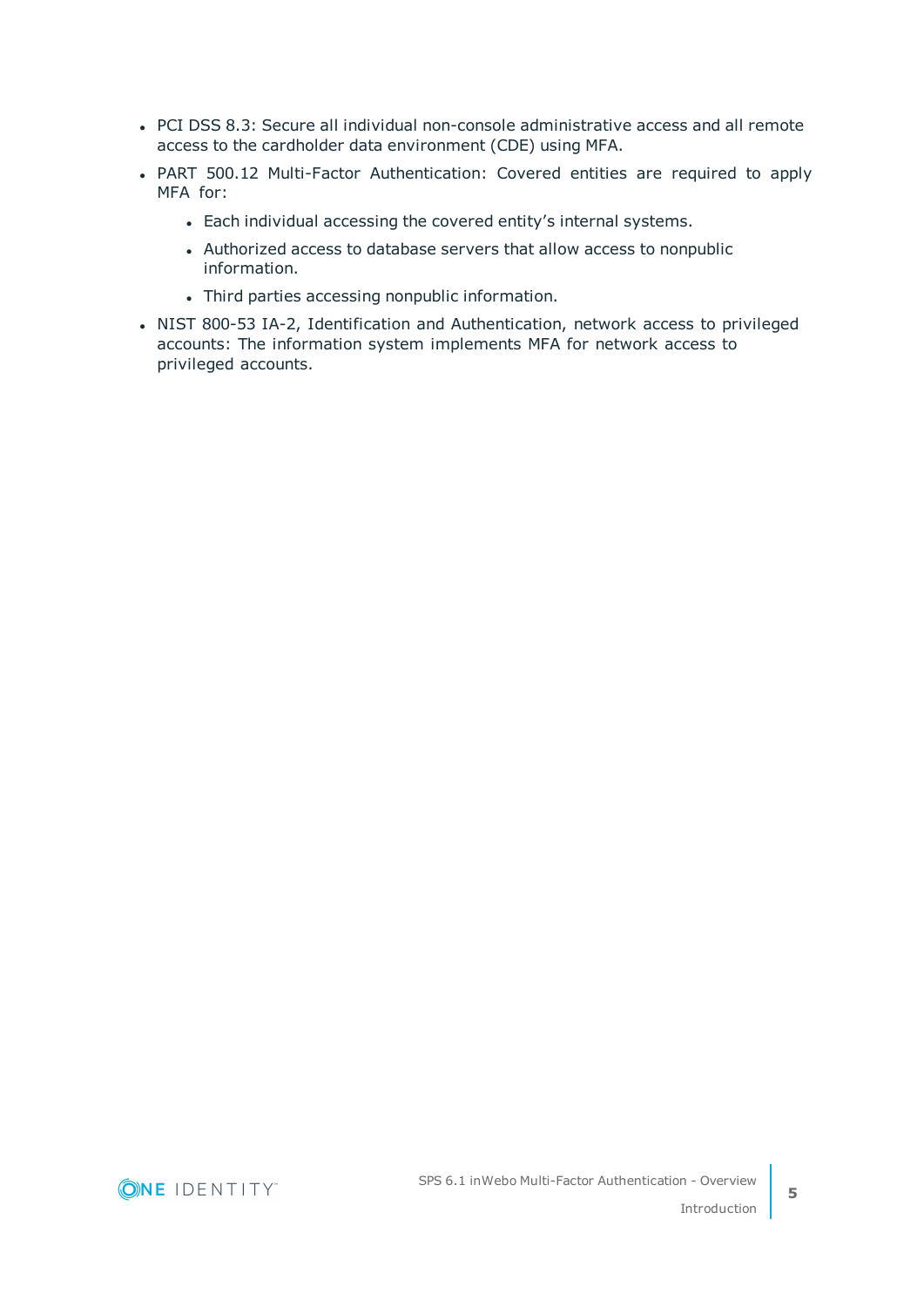# **How SPS and inWebo work together in detail**

<span id="page-5-0"></span>

1. A user attempts to log in to a protected server.

### 2. **Gateway authentication on SPS**

SPS receives the connection request and authenticates the user. SPS can authenticate the user to a number of external user directories, (for example, LDAP, Microsoft Active Directory, or RADIUS). This authentication is the first factor.

### 3. **Check if the user is exempt from multi-factor authentication**

You can configure SPS using whitelists and blacklists to selectively require multifactor authentication for your users, (for example, to create break-glass access for specific users).

- If multi-factor authentication is not required, the user can start working, while SPS records the user's activities. The procedure ends here.
- If multi-factor authentication is required, SPS continues the procedure with the next step.

For details on creating exemption lists, see [WHITELIST].

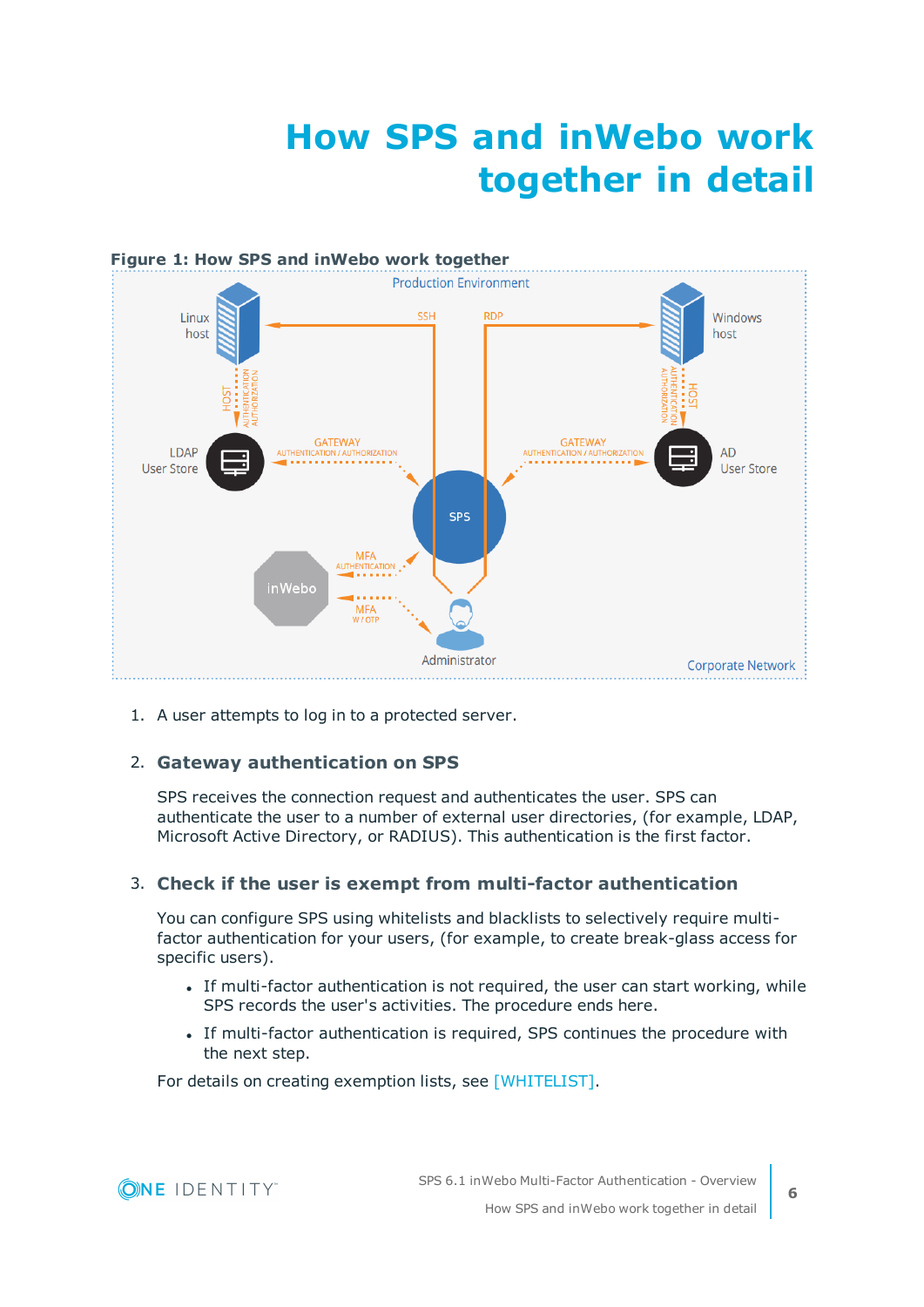#### 4. **Determining the inWebo username**

If the gateway usernames are different from the inWebo usernames, you must configure the SPS RADIUS plugin to map the gateway usernames to the inWebo usernames. The mapping can be as simple as appending a domain name to the gateway username, or you can query an LDAP or Microsoft Active Directory server. For details, see [USERMAPPING].

### 5. **Outband authentication on inWebo**

If gateway authentication is successful, SPS connects the inWebo server to check which authentication factors are available for the user. Then SPS requests the second authentication factor from the user.

- For OTP-like authentication factors, SPS requests the OTP from the user, and sends it to the inWebo server for verification.
- For the inWebo push notification factor, SPS asks the inWebo server to check if the user successfully authenticated on the inWebo server.
- 6. If multi-factor authentication is successful, the user can start working, while SPS records the user's activities. (Optionally, SPS can retrieve credentials from a local or external Credential Store or password vault, and perform authentication on the server with credentials that are not known to the user.)
- 7. If the user opens a new session within a short period, they can do so without having to perform multi-factor authentication again. After this configurable grace period expires, the user must perform multi-factor authentication to open the next session. For details, see [authentication\_cache].

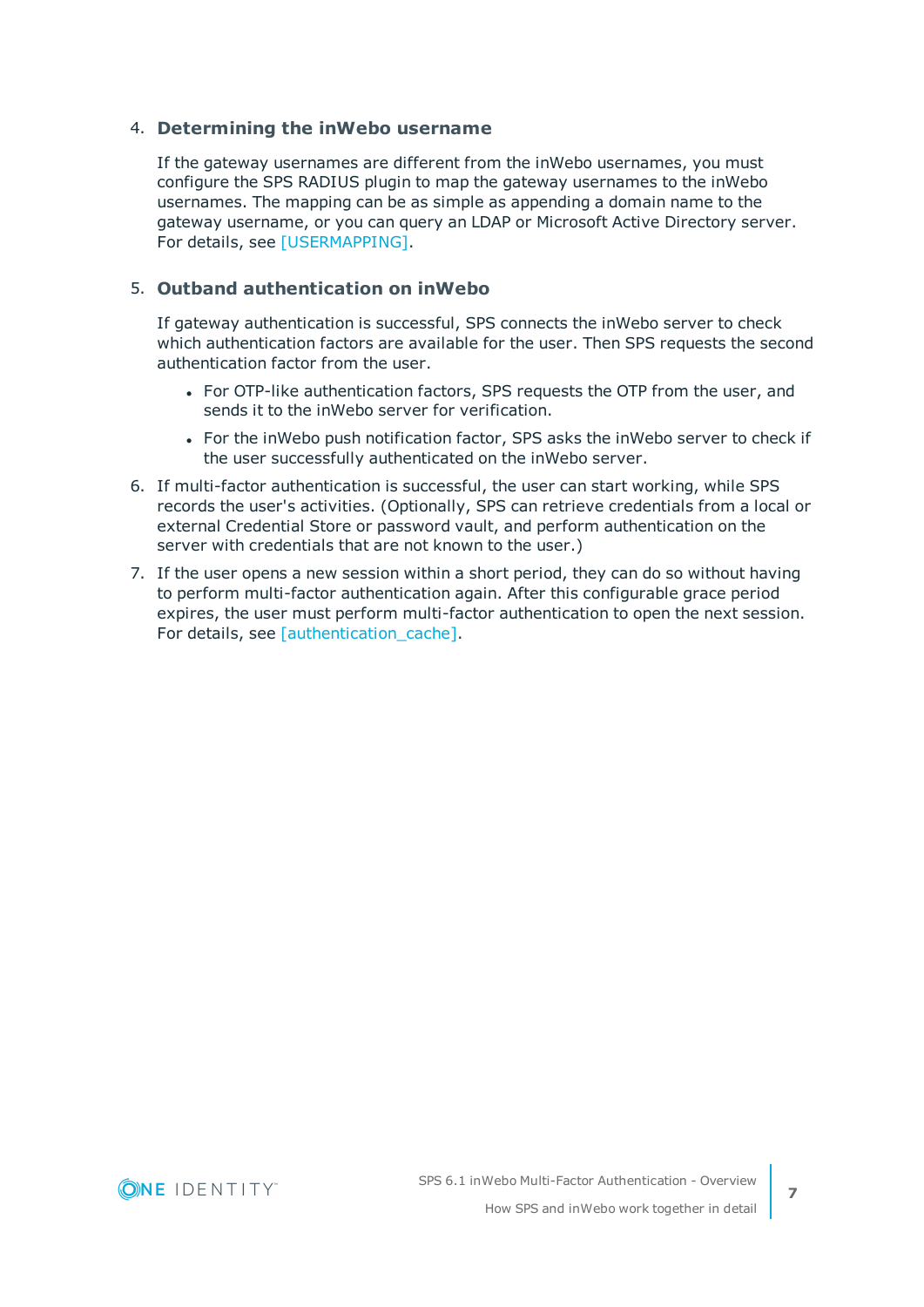# **Technical requirements**

<span id="page-7-0"></span>In order to successfully connect SPS with RADIUS server, you need the following components.

#### **In inWebo:**

- A valid inWebo subscription that permits multi-factor authentication.
- Your users must be enrolled in inWebo and their access must be activated.
- The users must install the inWebo Mobile app.

#### **In SPS:**

- A One Identity Safeguard for Privileged Sessions appliance (virtual or physical), at least version 5 F11.
- A copy of the SPS inWebo Multi-Factor Authentication plugin. This plugin is an Authentication and Authorization (AA) plugin customized to work with the inWebo multi-factor authentication service.
- SPS must be able to access the Internet (at least the services on api.myinwebo.com). Since inWebo is a cloud-based service provider, SPS must be able to access its web services to authorize the user.

The connection also requires the Service ID that is displayed on the inWebo Administration interface under the **Service Users** tab.

Generate and download an X.509 certificate and store it in the credential store:

- 1. In the inWebo Administration interface, navigate to **Secure Sites** and click **Download a new certificate for the API**. Configure the parameters (**Authentication**: Yes, **Provisioning**: No) and click **Download**.
- 2. Decrypt the downloaded X.509 certificate with the following command: **openssl rsa -in <certificate-file-name>.crt**. Enter the required passphrase. The decrypted part of the certificate is displayed on the console screen.
- 3. Copy the decrypted part from **-----BEGIN RSA PRIVATE KEY-----** to **---- -END RSA PRIVATE KEY-----**, open the <certificate-file-name>.crt and replace the encrypted part with the copied decrypted part from **----- BEGIN ENCRYPTED PRIVATE KEY-----** to **-----END ENCRYPTED PRIVATE KEY-----**.
- Depending on the factor you use to authenticate your users, your users might need Internet access on their cellphones.
- SPS supports AA plugins in the RDP, SSH, and Telnet protocols.
- **In RDP, using an AA plugin together with Network Level Authentication in a**

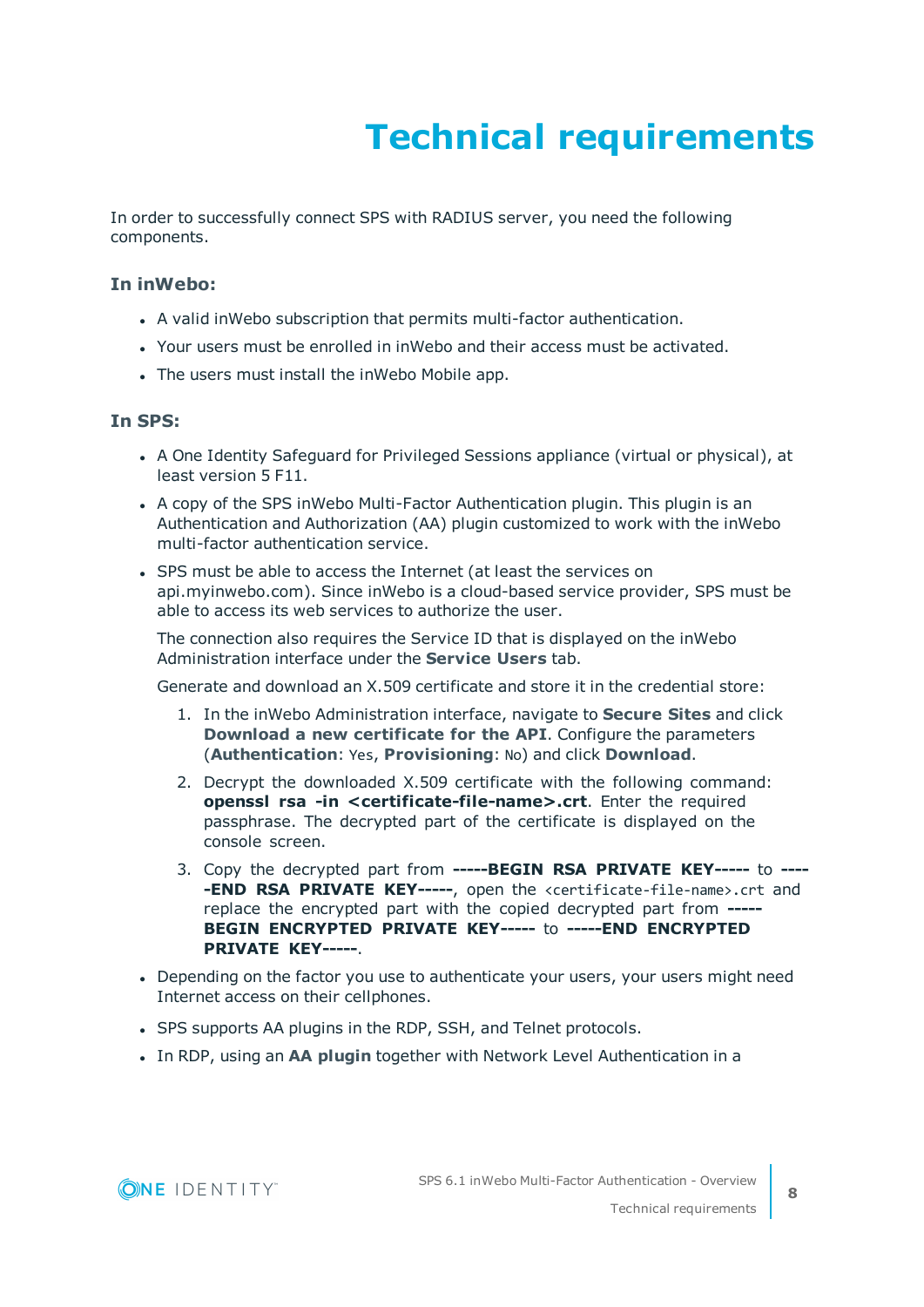Connection Policy has the same limitations as using Network Level Authentication without domain membership. For details, see "Network Level [Authentication](https://support.oneidentity.com/technical-documents/safeguard-for-privileged-sessions/6.1.0/administration-guide/rdp-specific-settings/network-level-authentication-nla-with-one-identity-safeguard-for-privileged-sessions-sps/network-level-authentication-without-domain-membership/) without domain membership" in the [Administration](https://support.oneidentity.com/technical-documents/safeguard-for-privileged-sessions/6.1.0/administration-guide/rdp-specific-settings/network-level-authentication-nla-with-one-identity-safeguard-for-privileged-sessions-sps/network-level-authentication-without-domain-membership/) Guide.

**.** In RDP, using an AA plugin requires TLS-encrypted RDP connections. For details, see "Enabling [TLS-encryption](https://support.oneidentity.com/technical-documents/safeguard-for-privileged-sessions/6.1.0/administration-guide/rdp-specific-settings/enabling-tls-encryption-for-rdp-connections/) for RDP connections" in the Administration Guide.

### **Availability and support of the plugin**

The SPS inWebo Multi-Factor Authentication plugin is available for download as-is, free of charge to every SPS customer from the InWebo Multi-Factor [Authentication](https://github.com/OneIdentity/safeguard-sessions-plugin-inwebo-mfa) plugin for [Safeguard](https://github.com/OneIdentity/safeguard-sessions-plugin-inwebo-mfa) for Privileged Sessions page. In case you need any customizations or additional features, contact our Support Team.

### **A** CAUTION:

**Using custom plugins in SPS is recommended only if you are familiar with both Python and SPS. Product support applies only to SPS: that is, until the entry point of the Python code and passing the specified arguments to the Python code. One Identity is not responsible for the quality, resource requirements, or any bugs in the Python code, nor any crashes, service outages, or any other damage caused by the improper use of this feature, unless explicitly stated in a contract with One Identity. If you want to create a custom plugin, contact our Support Team for details and instructions.**